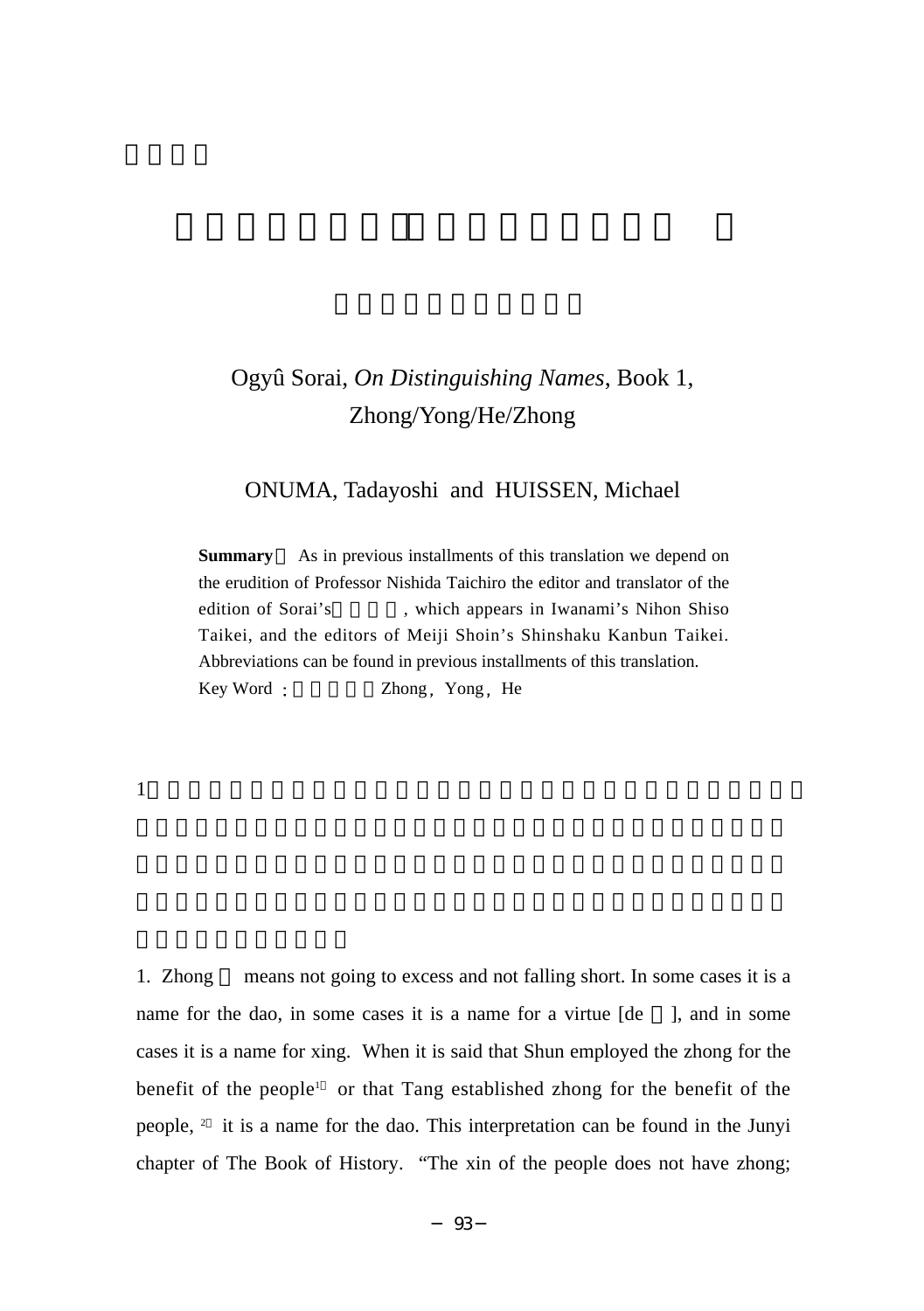only you [the ruler] have zhong." 3 In my view the li  $\lceil \cdot \rceil$  of the world is the ultimate of 'not going to excess and not failing to reach.' Thus, men, whether wise and knowledgeable or foolish and unworthy, all merely seek zhong. Thus it has been since the advent of men on earth. However, men's xing [ ] differ and the manner in which they see things differs in accordance with their xing. Men's circumstances differ and the manner in which they see things differs in accordance with their circumstances. Thus zhong is not fixed. This is the reason for disorder in the world.

So the ancestral kings<sup>4</sup> established zhong and made it the standard  $[ji]$ <sup>5</sup> and had all the people of the world act in subordination to it. Thus the character for standard [ji ] can be glossed as the character zhong [ ]. Thus zhong is known by the sages alone and can not be known by the common people. In general, zhong refers to the systems of  $\text{li} \left[ \begin{array}{c} \begin{array}{c} \end{array} \right]$  and music, virtue and yi, and many others,<sup>6</sup> which the ancestral kings established, and all these are standards  $[ii \quad]$ . However, the reason why the ancestral kings made (these things) zhong was not because they established, based on the manner in which they saw things, minute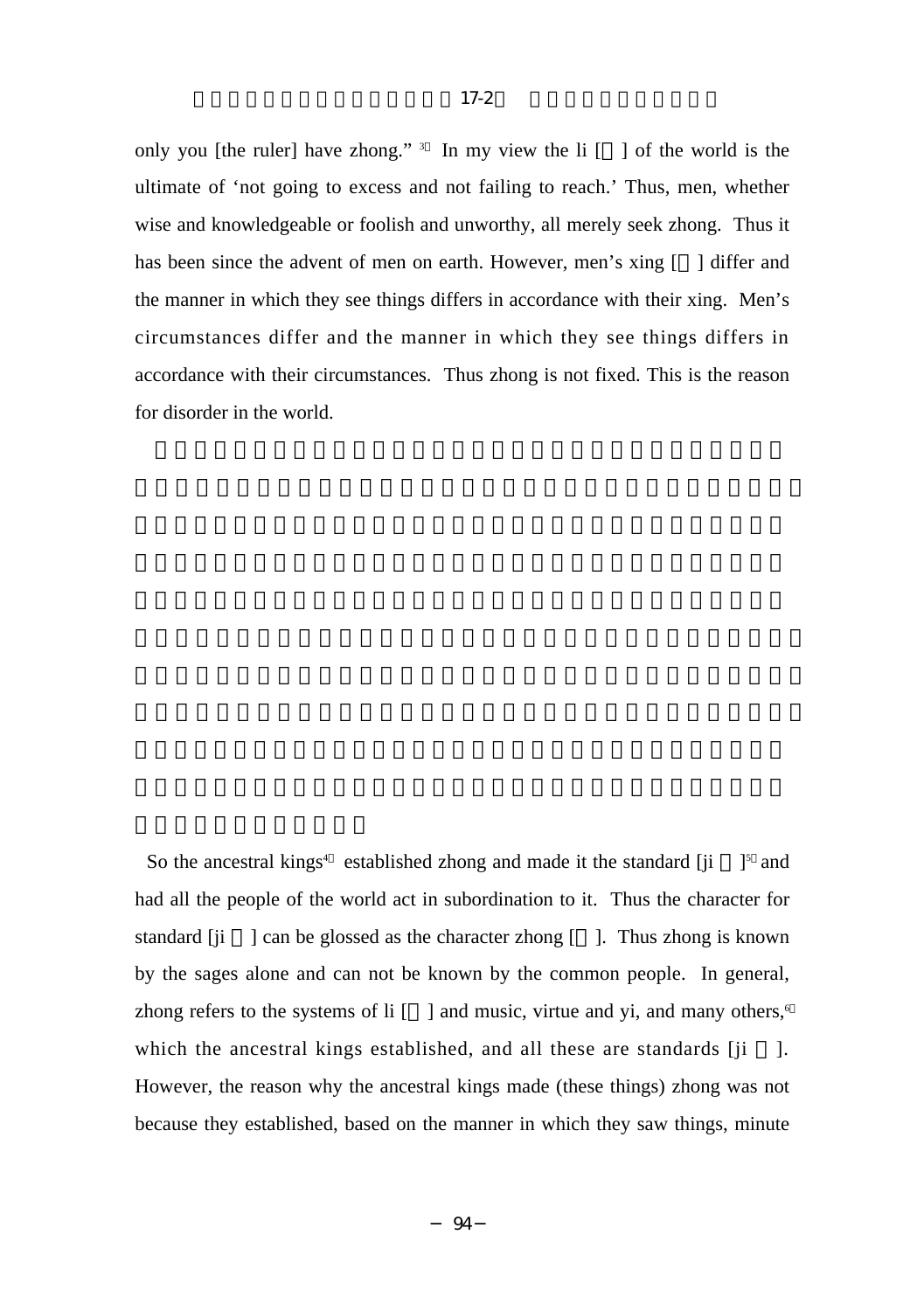detailed principles which are not biased or one-sided7 and which do not go to excess or fall short, nor was it because they established standards  $[ii \quad]$  in order to have students follow them and thereby seek minute detailed principles which are not biased or one-sided and which do not go to excess or fall short. They were only concerned to bring stability to the world. Thus they established zhong, made it the standard and had all in the realm act in accordance with it. Thereby, indeed, for the first time the world could be united and disorder brought to an end. Thus, that which the ancestral kings established is not something exceedingly high or remote but is something which all men can carry out by their own efforts. The wise and knowledgeable bend their knees that they may not exceed it and the foolish and unworthy stand on tiptoes that they might reach it.<sup>8</sup> This is what is called zhong. For example, in constructing the capital, if one constructs it in the east then the feudal lords of the west will not find it convenient and if one constructs it in the west then the feudal lords of the east will not find it convenient. Only by constructing it in the center of the world $\delta$  will the distance traveled by all the feudal lords be the same. Though the distances are the same, how could they ever be (precisely) equal for each and every fief. Though the distances may not be precisely equal for each and every feudal lord, the differences should not be so great that anyone, provided he makes the effort, may be unable to reach it. Thus, although the dao of the ancestral kings is not distant from men,<sup>10</sup> that one must make an (appropriate) effort in order to achieve it is called zhong.

夫任之欲。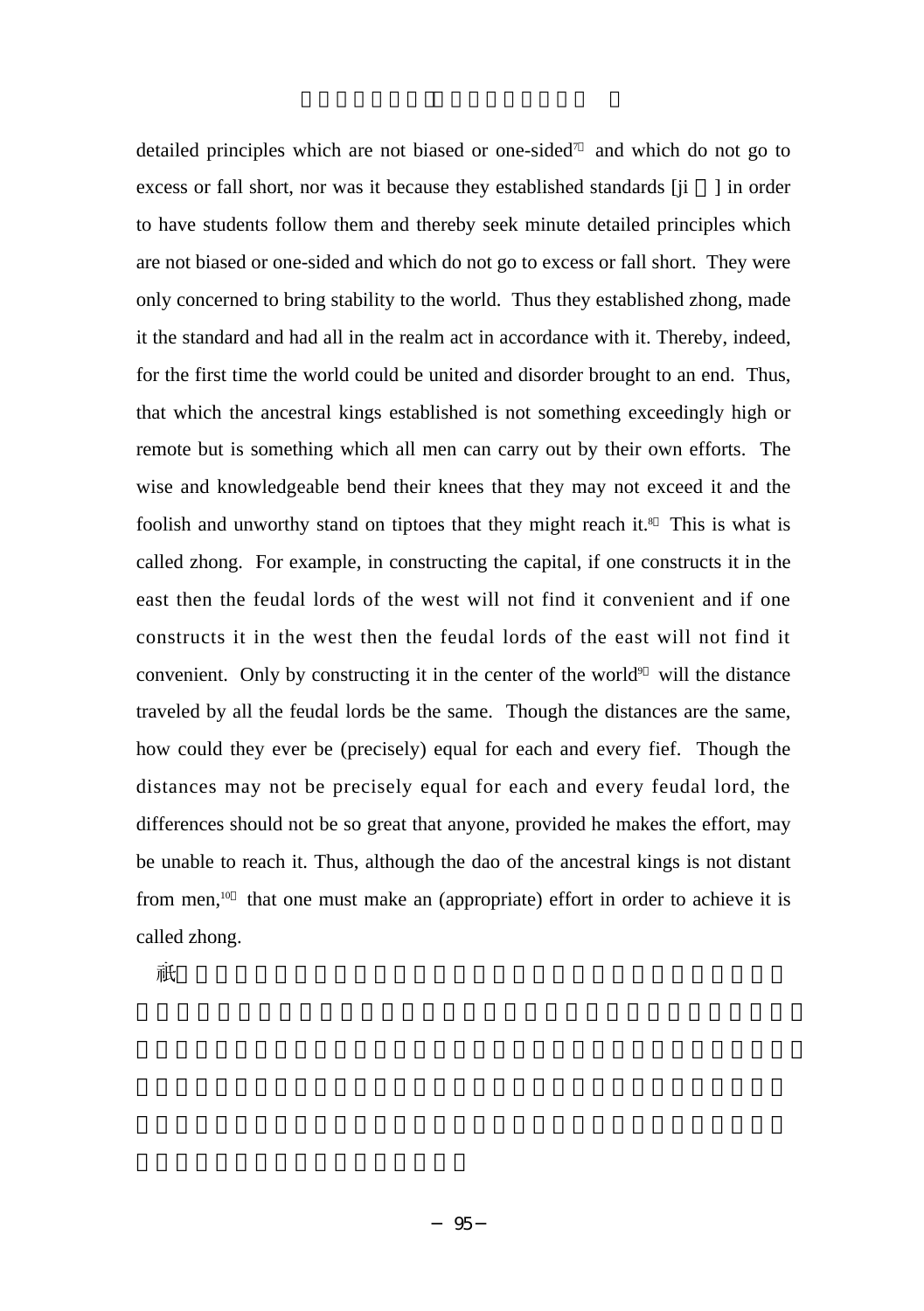Yet, the zhi  $\lceil \cdot \rceil$  of the ancestral kings was great and their ren perfect. Their prudence was profound, as they did not merely plan for the stability of their own times but also nurtured and perfected it unfailingly to stabilize it for eternity and see that it did not decline.<sup>11</sup> That which comprises the dao seems yet circuitous and not near human feelings, like something misty and minute and not easy to understand. This is the reason why one is unable to fathom the sages. The zhi [ ] of later Confucians was small and their prudence shallow, though their good faith was acute. Thus, they were unable to perfect virtue within themselves by following the dao of the ancestral kings nor to serve in carrying out good government over the people. On the contrary, they sought to exhaust it by means of words (rather than deeds). The Cheng brothers and Zhu Xi sought to perfect the minute detailed ultimate  $\lceil \text{supreme ultimate} \rceil$  by means of that which is not biased or one-sided and which does not go to excess or fall short. Master Jinsai selected only those aspects of the dao of the ancestral kings<sup>12</sup> which are easy<sup>13</sup> and made them zhong. Victims of the above disease, they succumbed to these errors.

 $2 \nightharpoonup$ 

俗流傳。雖非其本義。亦可以見古言已。如庸字。樂徳亦有�庸。用之神�

### 者爲�。用之民者爲庸。書所謂庸庸��亦然。民功曰庸。豈不易之義哉。

Rule 2. The expressions zhongyong  $[$  'utilizing zhong',  $\qquad$  and zhonghe ['harmonizing zhong',  $\frac{1}{4}$  are both names for virtues [de ]. Zhongyong means that which can always be carried out without excessive difficulty. Such are

─ 96 ─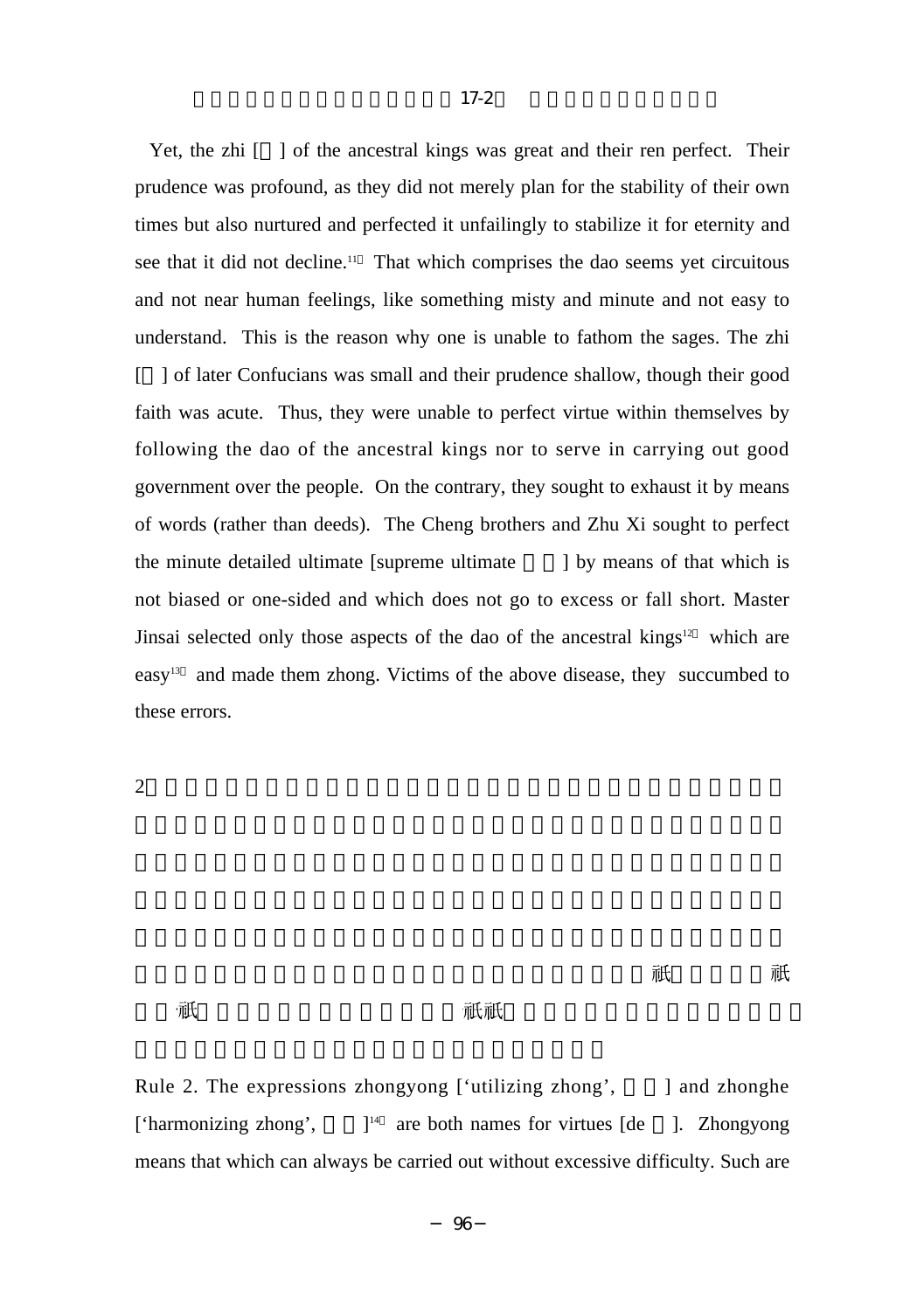filial piety  $\lceil \quad \rceil$ , obedience to one's elder brother  $\lceil \quad \rceil$  (b), loyalty  $\lceil \quad \rceil$  (to one's lord), and trust  $\lceil \ \cdot \rceil$  (among friends).<sup>15</sup> At the time of Confucius li  $\lceil \ \cdot \rceil$  and music  $\lceil$   $\rceil$ <sup>16</sup> did not flourish and among the people were few who possessed the virtue of zhongyong.<sup>17</sup> Thus the teachings of the disciples of Confucius made zhongyong a pivotal point. "In going to a distant place one must begin from a nearby place and in climbing to a high place one must begin from a low place" <sup>18</sup> is likened to this. The 'high and bright', the 'detailed and minute', 'the broad and great' are all derived from zhongyong.<sup>19</sup> Thus Zi Si  $\lceil \cdot \cdot \rceil$  said, "derived from zhongyong." <sup>20</sup> Though one may have the virtue of zhongyong, if one were not to study the dao, one could not make oneself a junzi  $\lceil$  ]. Thus Confucius employs the word 'people' in the above statement.<sup>21</sup> Also, there are expressions like "the small man's zhongyong" <sup>22</sup> and "to choose zhongyong." <sup>23</sup> During the Warring States Period there was also the expression, "abilities did not reach [the level of] zhongyong." 24 Although it may have lost its true meaning in becoming a commonplace which spread everywhere, still it is possible to see the ancient term. As for the character yong , the virtue of music contains both the character zhi  $\mathbb{H}^{25}$  and yong. That [music] which is used for the deities of Tian and earth is zhi  $\overline{m}$  and that [music] which is used for the people is yong . The expression "yongyongzhizhi"  $\mathbb{R}$   $\mathbb{R}^{26}$  in The Book of History also expresses the very same thing. "Service to the people" is called yong.<sup>27</sup> How could this ever mean "not changing"? <sup>28</sup> The Song Confucians were blind to words. They labored to make minute and detailed interpretations and thereby to delimit the dao of the sages. They were mistaken.

 $3\text{ }$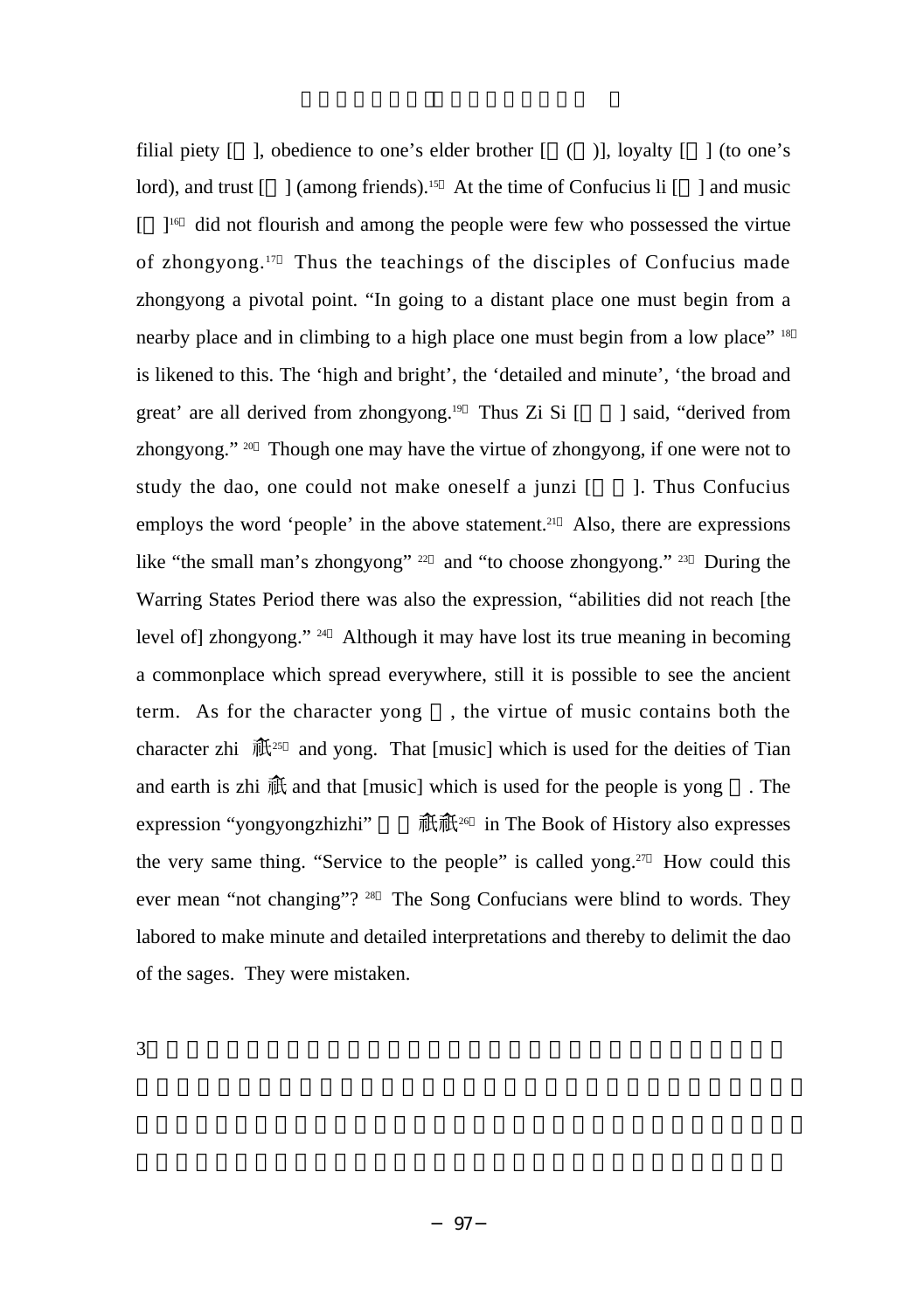Rule 3. Zhonghe is a virtue of li and music. In The Li of Zhou it says, "Teach zhong by means of li and teach he (harmony) by means of music." 29 He means to be mild and submissive  $\ldots$  When the ancestral kings<sup>30</sup> determined li, the worthy bent their knees that they might not exceed it and the unworthy stood on tiptoes and tried to reach it. This is zhong. When they set the rules of music, the eight sounds and five voices<sup>31</sup> were harmonized<sup>32</sup> and thereby put in order in the same manner as the five flavors $33$  so that men's virtue was cultivated and thereby the harmonized material forces [qi ] of Tian and earth were elicited. In addition, following that which human feeling delights in, they guided this by being mild and submissive and thereby made all in the realm mild and submissive to the moral law<sup>34</sup> and thereby reached the point of perfecting customs. This is he. Also, in The Li of Zhou are the six virtues, xiao [filial piety  $\lambda$ , you [friendship ], zhi [respect  $\mathbb{H}$ ], yong [service ], zhong [moderation] ], and he [harmony ]. Thus to music are added zhong and he. I believe that when the eight sounds and five voices were harmonized and put in order, as a matter of course, the deficiency of going to excess and falling short disappeared. The Zhongyong says, "The condition before joy, anger, sadness or happiness manifest themselves is called zhong and the condition when they have manifested themselves and all stay within bounds [jie ] is called he,"  $36$  and so zhong and he depend upon each other.

 $17-2$ 

,是也。<br>有一種之未發者。

─ 98 ─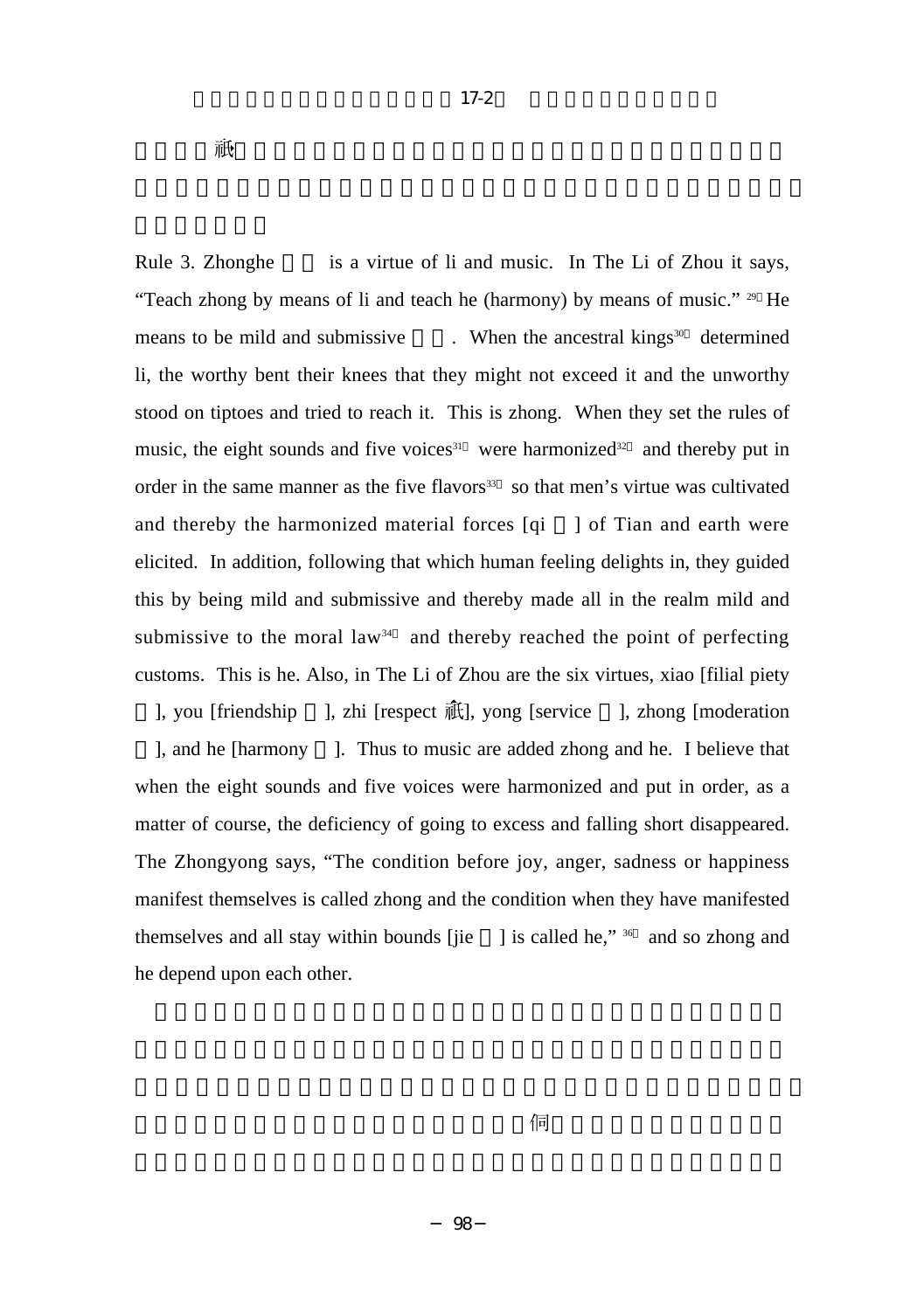Zhong is a virtue of xing . The disposition of human beings is originally not like the one-sidedness of beasts. Although there are differences as those between the intelligent and the foolish and the worthy and the unworthy, everyone has the xin [heart/mind ] of promoting each other's growth, helping each other, and cultivating each other, as well as the ability to act practically and make a living. In accordance with what they learn, they are capable of changing those very customs, just as one in the center can move to either the left or the right or forward or backward. For this reason this [the virtue of xing] is called zhong. A statement like, "Human beings are born receiving the zhong of Tian and earth," (\*37) is also of this nature. The statement, "The condition before joy, anger, sadness or happiness manifest themselves," <sup>38</sup> refers to that time, just at birth, when one is as yet totally ignorant but already has this virtue and thus [this statement] does no more than make manifest the reason why the xing of human beings is able to be in accord with the dao of the ancestral kings. It does not say that because they are neither biased nor one-sided, they are no different from the sages. When this is called "the great root of all in the realm," it merely means that when the sages established the dao they established it in accordance with the fact that human beings indeed do have xing and that there is not one thing in the realm that is not based on this. The statement "the condition when they have manifested themselves and all stay within bounds," implies that the teaching of li and music, by cultivating the virtue of human beings, can bring joy, anger, sadness, and happiness within bounds when they manifest themselves, and thus does no more than make the claim that together the dao of the ancestral kings and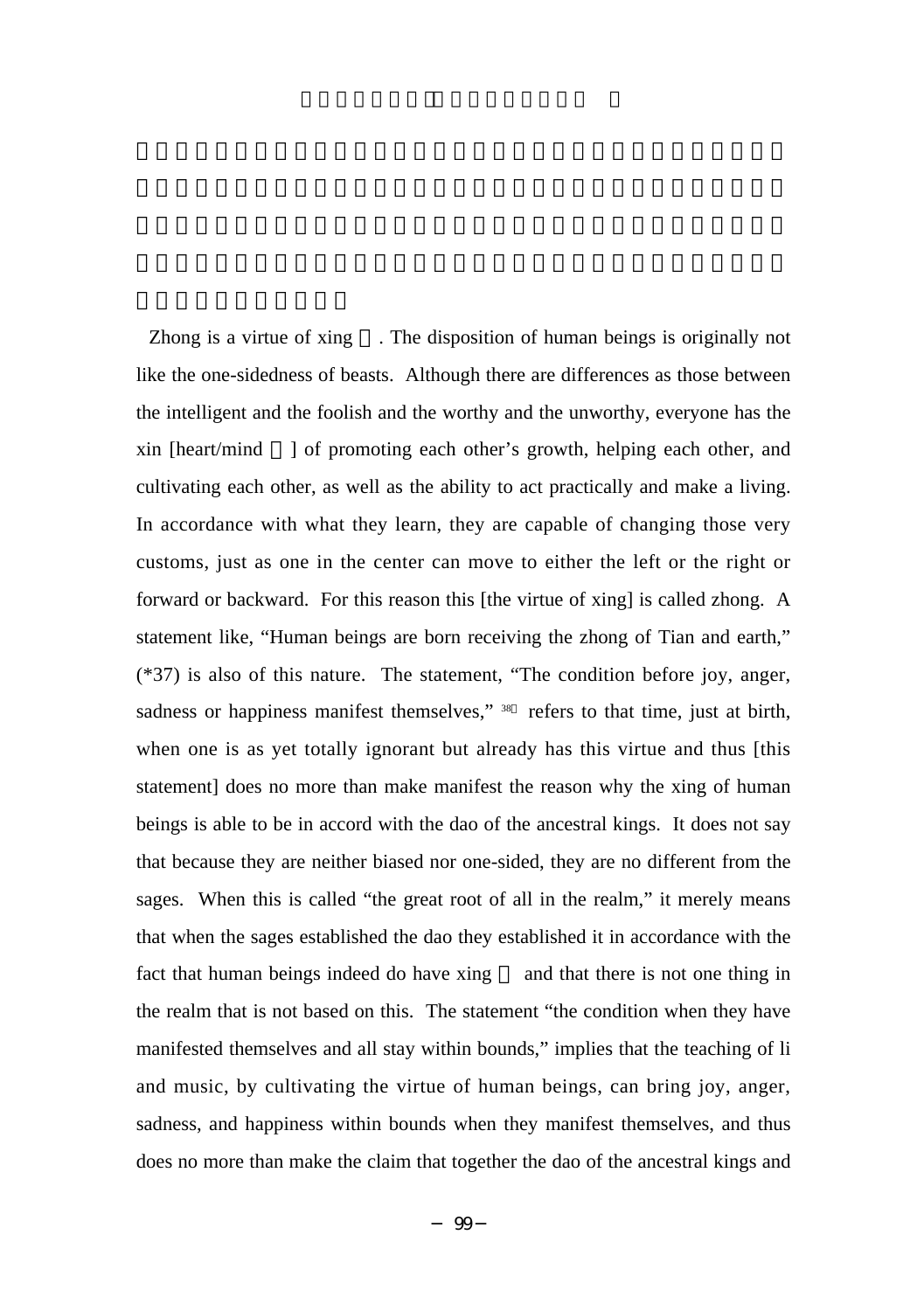the xing of human beings are mild and submit to each other without running contrary to one another. Thus it is said, "He is the dao to which all in the realm must submit." <sup>39</sup> That is, it means "following one's xing, this is the dao." <sup>40</sup> It does not mean that keeping joy, anger, sadness, and happiness within bounds is he. The Song Confucians were blind to ancient words and they did not know the ancient dao. Thus their interpretations are all mistaken. Scholars, consider this well!

 $4\,$ 

Rule 4. The term, he, when it appears as one of six virtues in The Li of Zhou,  $41$ is the name of a virtue. The reason for this is that in order for human beings to perfect virtue by means of learning, there must be distinctions between the six virtues. The same is also true of he as it is used in the Liu Xiahui chapter of The Mencius.<sup>42</sup> In all these cases the meaning is that one must be mild and submissive with respect to things [wu ] and not oppose them. The reason for requiring he of the post of the minister of public works as his ability<sup>43</sup> was that this minister handled public works and building construction. In all building construction one makes things by submitting to the xing of metal, wood, leather and the hundred materials. Thus, unless one is humble and submissive $44$  and is able to harmonize (he) with the xing of things, then one will be unable to handle such things.

 $5\,$ 

Rule 5. "To truly grasp zhong" <sup>45</sup> means to carry out the undertakings of the Son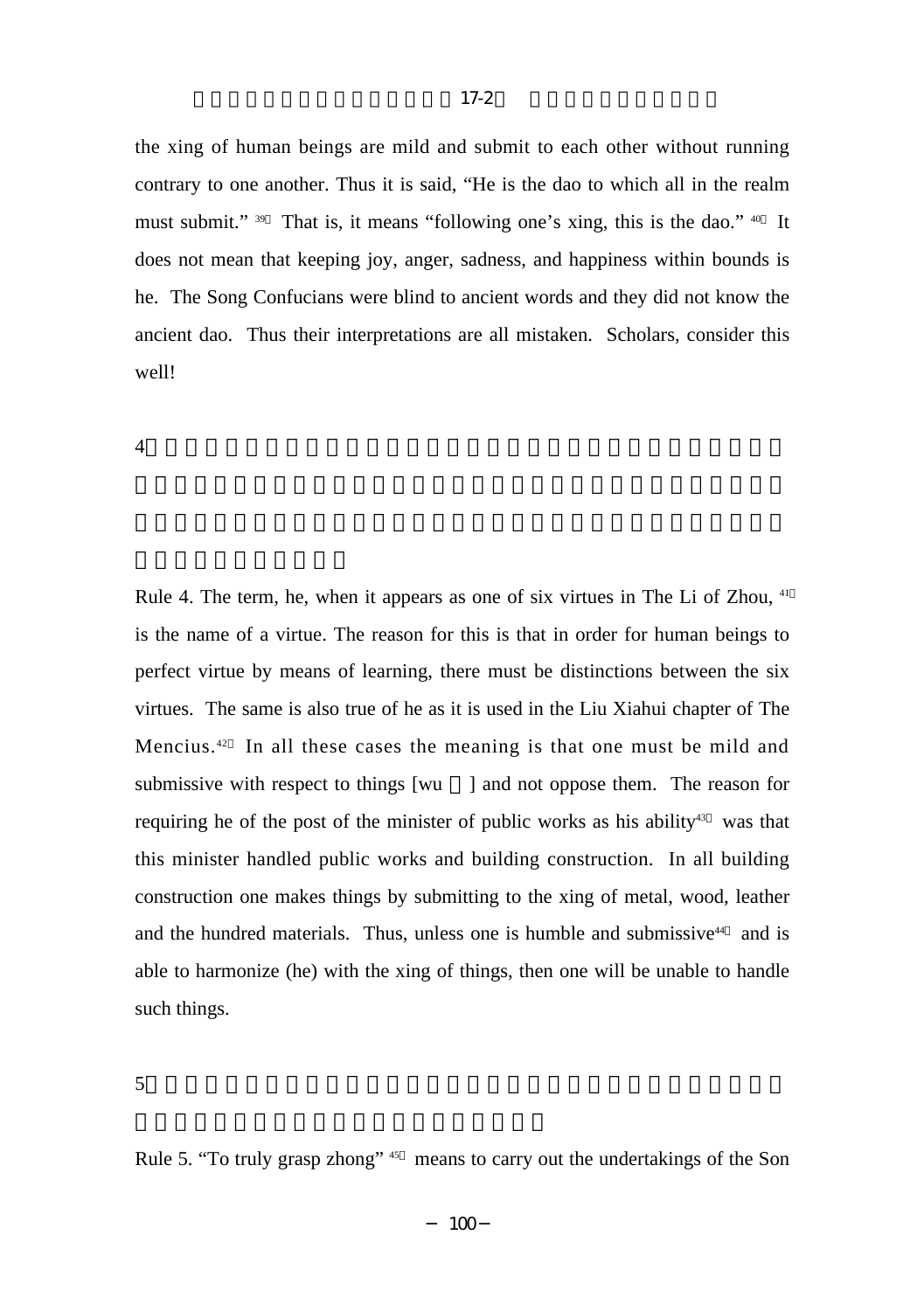of Tian. Antiquity made grasping zhong the dao of the sovereign. Thus, it called 'carrying out the undertakings of the Son of Tian' 'grasping zhong'. Were this not so, the expressions in the above passages from The Analects and The Book of History would not mesh.

 $6\,$ 

Rule 6. An expression like "(the man of) zhong cultivates (those) without zhong"  $47$  is a case of naming a superior character or temperament zhong. I believe that this is a common or vulgar usage.

 $7$ 

Rule 7. The expression "shizhong" <sup>48</sup> means advancing and retreating in accordance with (the demands of the) time and seeking to have li and yi properly concur. It means the same thing as "it is appropriately carried out in accordance with (the demands of the) time."  $49$  In this case the character zhong should be read with a falling tone and is not the zhong of zhongyong and zhonghe

(where it is read with a flat tone).

 $8$ 

8. Zhong is rightness [zheng ]. The Book of History says, "Shangdi (the Lord of Tian) bestowed [jiang ] zhong on the people below; they follow this eternal xing." <sup>50</sup> It also says, "Tian succors the people below; it makes their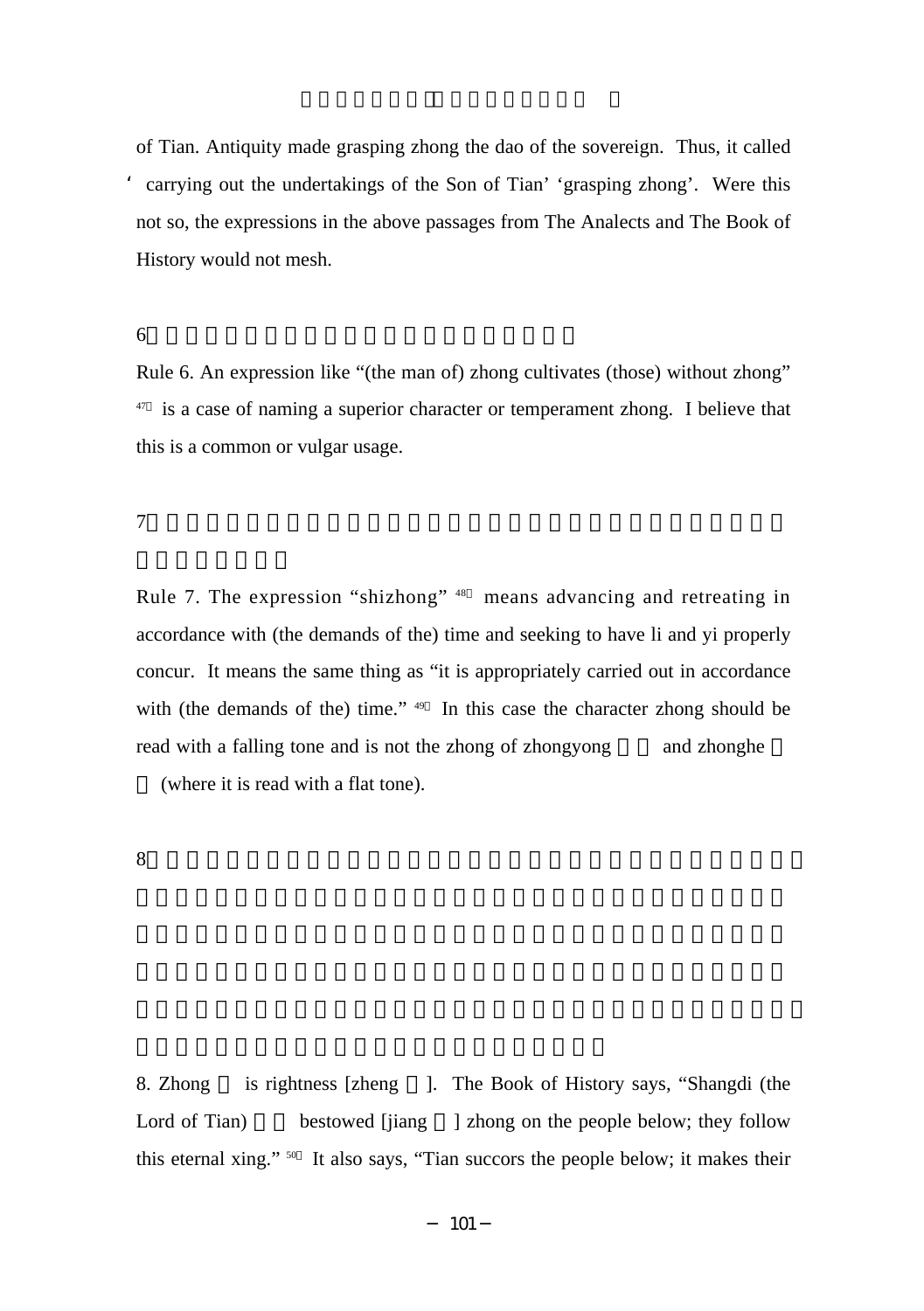rulers; it makes their teachers." <sup>51</sup> The reason for this is that Tian makes rulers and teachers and they set an example for the people whereby they correct  $52$ themselves and if the people submit to their teachings, then they will not lose their constant xin [heart/mind ]. 'To bestow' [jiang ] [in the above quotation from The Book of History] means the same thing in the [following] expressions from The Book of Li: "bestow through the ancestral mausoleum;"  $53$  "bestow through mountain and river;"  $54$  "bestow through the five gods";  $55$  "the ruler bestows virtue on the masses." <sup>56</sup> The reason why this is described as 'ruler and teacher setting an example for the people whereby they correct themselves' <sup>57</sup> and that this is attributed [ultimately] to Tian is, as with Tian in the expressions, "Tian prepares" and "Tian makes ready," <sup>58</sup> that this is carried out by serving the dao of Tian. Such was the dao of antiquity. As for other expressions like "Tian induces zhong in them," <sup>59</sup> they are antonymical to "Tian wrests their spirits from them." <sup>60</sup> Suddenly enlightened, this person carried out good deeds; surprised, he thought that this might well be the will of Tian. Thus, he means that Tian drew rightness from him. The expression, "yielding to Confucius," also means finding the correctness in Confucius. 61 It means making correct by means of the words of Confucius.

### **Notes**

| $\mathbf{1}$ | BZY 2.2. SKT 2.210.                      |                |                  |     |    |
|--------------|------------------------------------------|----------------|------------------|-----|----|
|              | 2 CHSJ 32. SKT 26.398.                   |                |                  |     |    |
|              | 3 CHSJ 52. SKT 26.521.                   |                |                  |     |    |
|              | 4 cf. note 2.                            |                |                  |     |    |
|              | 5 cf. OSBM ji [ ] 1. NST 36.248 and 162. |                |                  |     |    |
|              | 6 COSJ. $\mathbb{H}$                     | SKT 110.92.    | many a jun-zi    |     |    |
| $7^{\circ}$  | BZY 2.1. SKT 2.206.                      |                |                  |     |    |
|              | cf. Zhu Xi                               | ٠              |                  |     |    |
|              |                                          | The expression | is attributed to | and | to |
|              | ٠                                        |                |                  |     |    |

8 cf. OSBD 6. NST 36.16 and 202.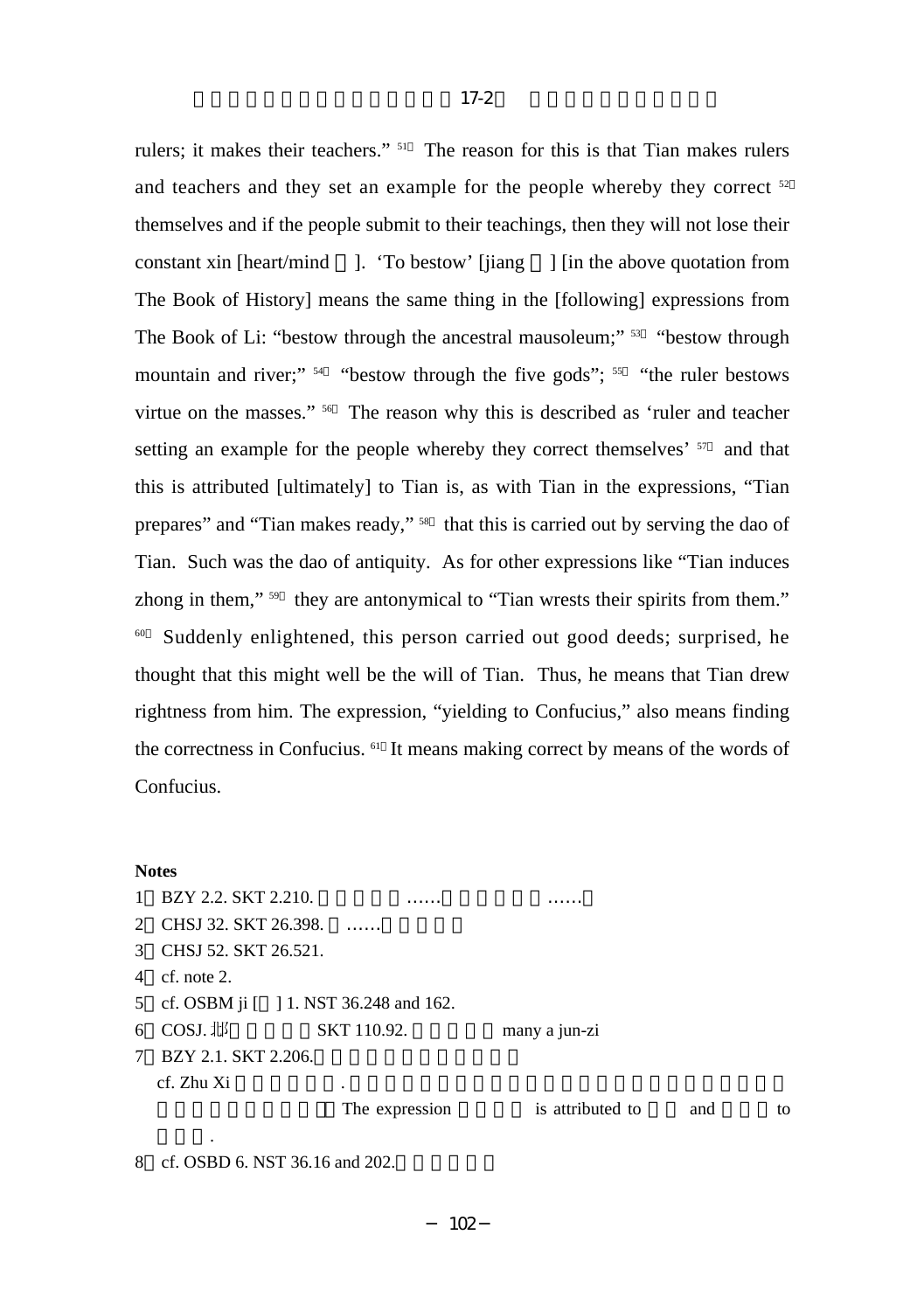9 CHSJ 17.3. SKT 25.228 Rule the world from the center (i.e. Luoyang). CHSJ 18.9. SKT  $25.248$ . If one rules from the center, the myriad countries rejoice. XZ 27. SKT6.765.

If one desires to place oneself near to the four corners, one must be in the center. Thus, a king always places himself in the center of all under Tian. This is li.

- 10 BZY 3.1.1. SKT 2.226.
- 11 BLY 16.1. SKT 1.362.
- 12 cf. NST 36.578. Here the editor argues that this passage is difficult to understand. If Sorai is criticizing Jinsai for his use of zhongyong  $\begin{bmatrix} \cdot & \cdot \\ \cdot & \cdot \end{bmatrix}$ , then he is claiming that Jinsai mistakenly derives zhongyong from The Analects (not from the ancestral kings, as Sorai insists). If Sorai is criticizing Jinsai for his use of zhong, then he is claiming that Jinsai mistakenly maintained that nowhere in the writings of the ancestral kings is the term zhong to be found. Whatever the case Sorai seems to be criticizing Jinsai for not giving the term zhong its due.
- 13 cf. NST 36.578. Here the editor argues that Jinsai made no such claim and thus is misrepresented by Sorai.
- 14 BZY 1.2. SKT 2.204.

 $\mathbf{Ch}$ 

condition before joy, anger, sadness or happiness manifest themselves is called zhong and the condition when they have manifested themselves and all stay within bounds is called he. Zhong is the great basis of all under Tian. He is the dao to be realized everywhere under Tian. When zhong and he are realized, Tian and earth achieve perfect order and the myriad things are fully nurtured.

15 BZY 3.1.2. SKT 2.228-229. cf. Sorai's commentary on this passage in

 $1973-78$  2 p. 420.

- 16 BLY 13.3. SKT 1.283. cf. Kanaya p. 249.
- 17 BLY 6.27. SKT 1.147. BZY 2.1. SKT 2.206.
- 18 BZY 3.2.1. SKT 2.238.
- 19 BZY 4.3.1. SKT 2.289. BZY 5.1. SKT 2.297.
- 20 BZY 5.1. SKT 2.297. cf. Sorai's commentary on this passage in

1973-78 2 p. 446.

- 21 BLY 6.27. SKT 1.147.
- 22 BZY 2.1. SKT 2.206.
- 23 BZY 2.2. SKT 2.211-212.
- 24 NST 36.579. According to the editor, this expression can not be found in the writings of this period. However, cf. XZ 9. SKT 5.217.
- 25 NST 36.579. The passage referred to in the The Li of Zhou employs the character zhi , however Sorai uses zhi  $\overline{\text{m}}$ . The editor believes that zhiyong should be employed without exception, but Sorai also employs zhi  $\mathbb{R}$  with the meaning 'to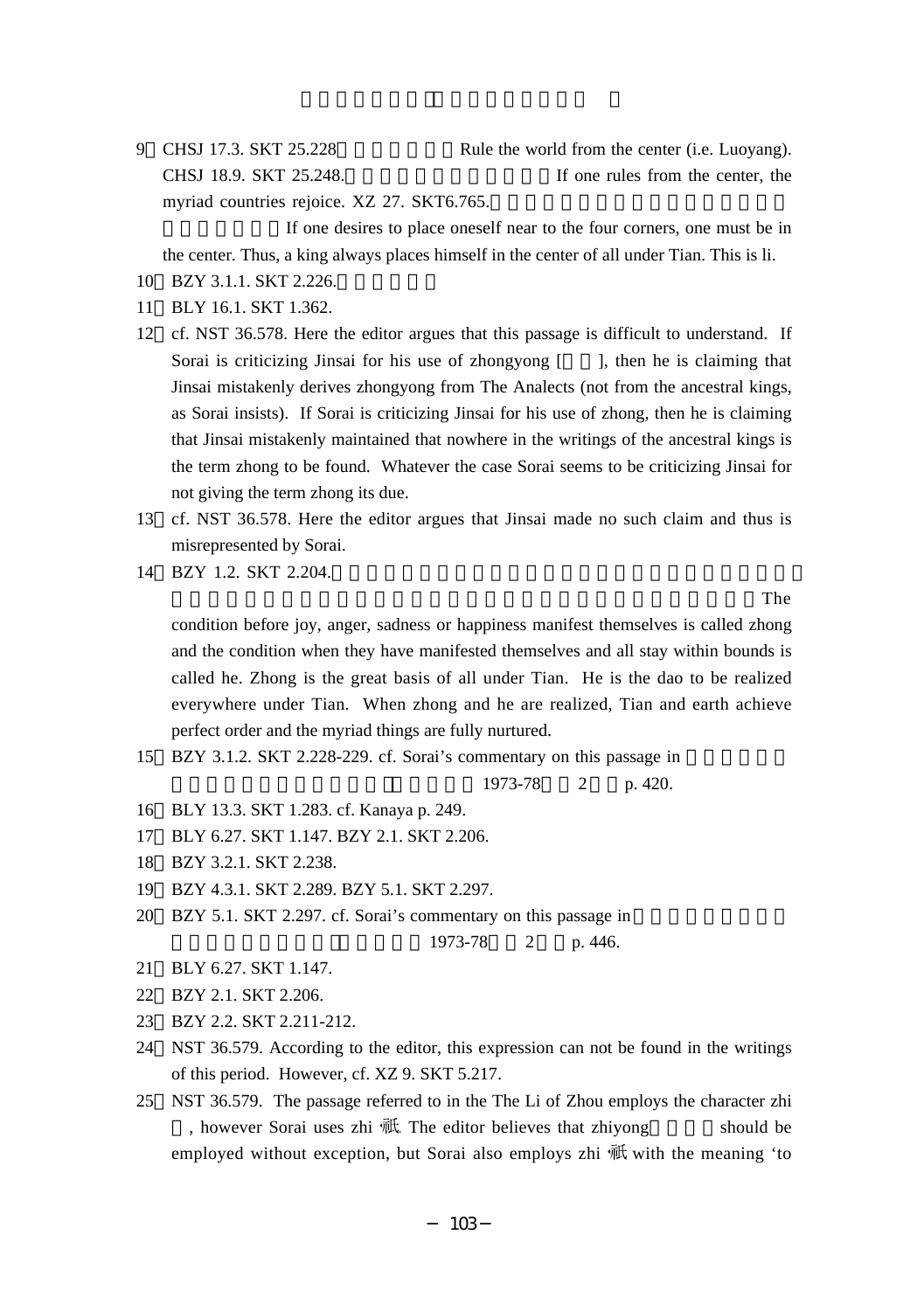reverence for the gods. 27 The Li of Zhou 1977 30 p. 56.  $28$  Also Kanaya Osamu p.249. 29 Cf. OSBM 3 NST 36.74 and 220. 1977 10 p.304-305. 30 CLJ 3.1. SKT 27.95.  $31\,$  1977 23 p.695. The eight sounds which arise from musical instruments made of metal, stone, string, bamboo, gourd, earth, leather, and wood [ | and the five voices [i.e. musical scales] [Section 1. 32 CCQZZ 20. SKT 4.1496. 33 Commentary on CLJ 9. SKT 27.343. The five flavors sour, bitter, piquant salty , and sweet  $34$  $35$  →2 →2 36 BZY 1.2. SKT 2.204. 37 CCOZZ 13. SKT 31.762-763. 38 BZY 1.2. SKT 2.204. 39 Ibid. 40 BZY 1.1. SKT 2.199.  $41$ 42 BMZ 5B.1. SKT 4.351. 43 Sikong cf. OSBM 2. NST 36.65 and 217. 44 CYJ 45 CHSJ 29. SKT 26.371. BLY 20.1. SKT 1.432. cf. the commentary on this passage from BLY in OSRC in OSZA 4.353 and 701. I believe that "to grasp zhong" is as if to say "to grasp the axis." 47 BMZ 4b.7. SKT 4.286. 48 BZY 2.1. SKT 2.206. The zhongyong of the junzi is always appropriate to the junzi and is shizhong. cf. NST 36.112. The editor observes that Sorai interprets the character zhong in this passage to mean "to be appropriate to,

 $17-2$ 

revere' or 'to respect' (a case when zhi should be used), so he does not emend the text. Also, cf. OSBM de 1, NST 36. 49 and 219. Also, BLY 6. 27. SKT 1.147.

26 CHSJ 14.2. SKT 25.189. The NST editor maintains that Sorai employs yongyong to refer to achievements accomplished for the benefit of the people and zhizhi to indicate

 $\ldots$  OSRC in OSZA 3.267 and 593.